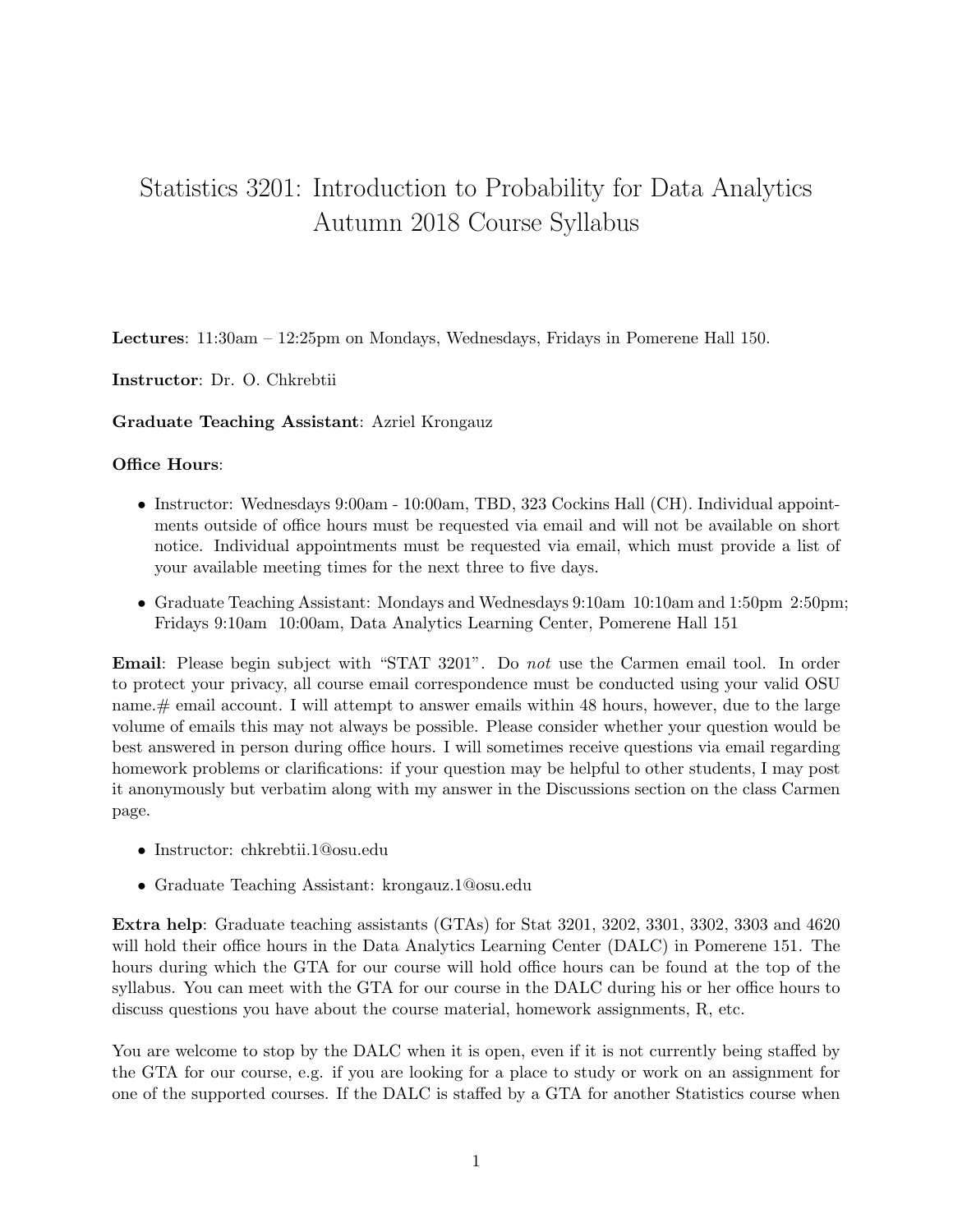you stop by, he or she will help you if possible, but may not be able to answer all of your questions.

A complete list of hours during which the DALC will be staffed by GTAs for Statistics Department courses can be found at https://data-analytics.osu.edu/dalc.

In rare situations due to last minute emergencies, the GTA assigned to the DALC may not be able to attend his or her office hours. If the DALC is closed when the schedule indicates it should be open, we recommend waiting for a few minutes. If no one shows up in a reasonable amount of time, please email your instructor to let us know about the problem. You can also contact your GTA to see about arranging a make-up time to meet.

Course Description: An introduction to probability and its role in statistical methods for data analytics. Equal emphasis is placed on analytical and simulation-based methods for quantifying uncertainty. Approaches to assessing the accuracy of simulation methods are discussed. Students should have some prior knowledge of basic programming. Applications of probability and sampling to big-data settings are discussed.

Upon successful completion of the course, students will be able to

- 1. Quantify uncertainty about events using mathematical descriptions of probability
- 2. Quantify uncertainty about events using simulation methods
- 3. Assess the quality and accuracy of simulation-based descriptions of uncertainty
- 4. Update a description of uncertainty based on new information
- 5. Identify appropriate probability models for experiments/data and summarize expected outcomes from such models
- 6. Use correlation and conditional expectation to describe the relationship between two random variables.
- 7. Quantify uncertainty about summary statistics for large data sets

Prerequisites: Prerequisites: Math 1152 or 1161.xx or 1172 or 1181 or equivalent, and CSE Placement Level A or equivalent; or permission of the instructor.

Course Website: Important announcements, course materials, homework problems, computing references, and other information about the class are posted on Carmen (carmen.osu.edu, login with your web ID.

Textbook: The required textbook for this course is:

- Mathematical Statistics with Applications (7th edition) by Wackerly, Mendenhall and Sheaffer

Course material will be supplemented with the freely available textbook

- Introduction to Probability and Statistics using R by Kerns; available online at https://cran.rproject.org/web/packages/IPSUR/vignettes/IPSUR.pdf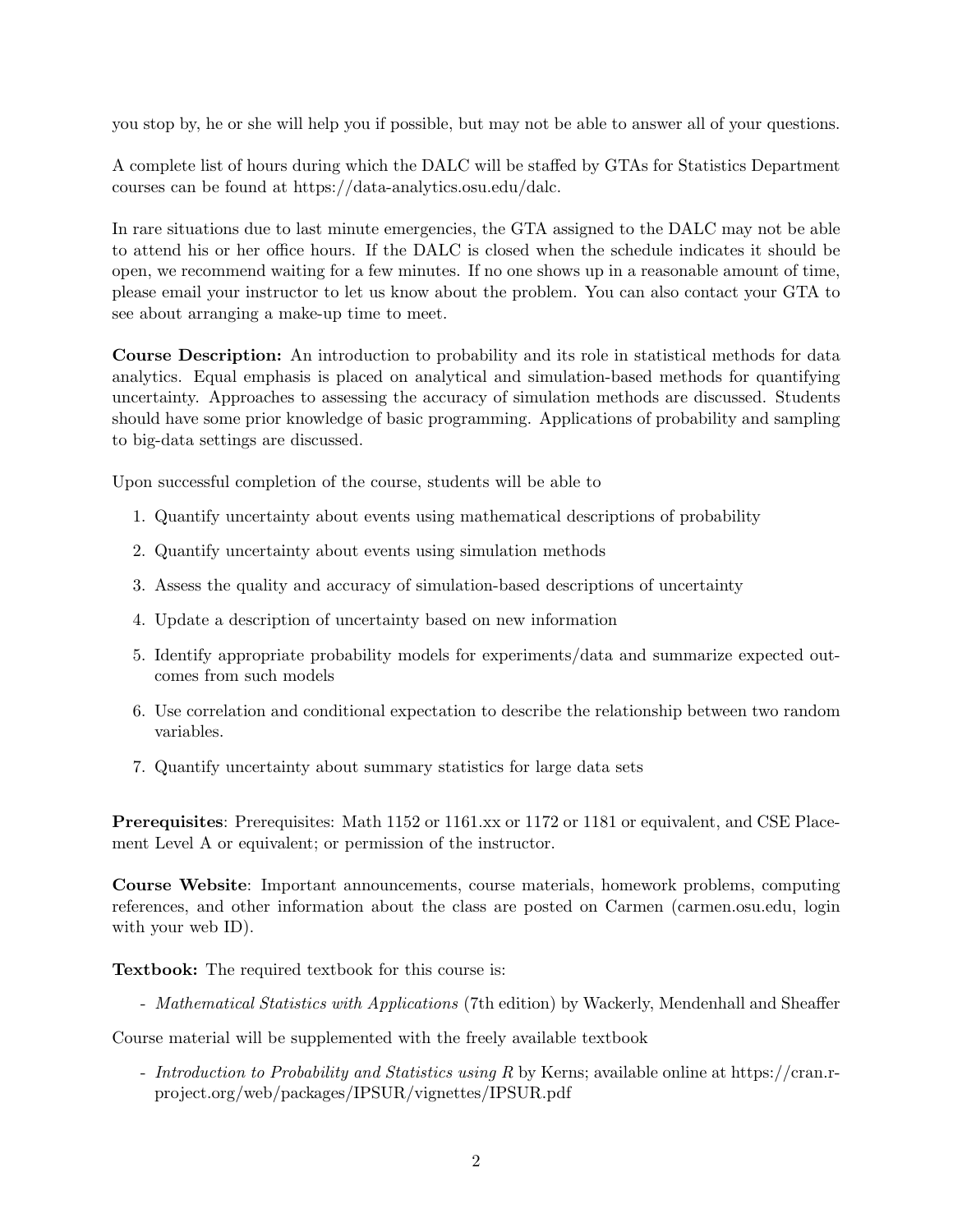Course Materials: A reading list from the required textbook will be provided for each lecture. Please read the sections of the textbook that will be covered, and any additional material posted on Carmen prior to the class.

Homework Assignments: Homework will be assigned weekly or biweekly. It will consist of mostly textbook problems, problems motivated by data analytics applications, and small computer simulation problems. Question numbers referenced in the homework are from the textbook edition listed above. If you are using a different edition/version of the textbook, it is your responsibility to check that you have solved the correct questions. No points will be awarded for answering a question other than the one being assigned. You are encouraged to work together on the problems, but each student must hand in his or her own work, written in his or her own words. Do not copy any part of another student's homework including computer code or output. Use of homework solutions distributed in previous offerings of the course or available on the web constitutes academic misconduct and will be handled according to university rules. Sharing or disseminating solutions, or in any way knowingly enabling others to commit academic misconduct also constitutes academic misconduct, and will be reported. A hard copy of the homework solutions should be submitted at the beginning of class on the due date. The solutions may be handwritten or typed. Please be sure that the questions are clearly labeled, all supporting work (including computer code) can be easily identified, and that all figures/tables are referenced and interpreted in the text. Electronic versions of homework solutions will not be accepted unless permission from the instructor is obtained in advance.

Exams: There will be three in-class exams. Coverage includes lecture material, assigned reading, and homework. Tentative dates are provided on the weekly lesson plan. Statistical tables will be provided as needed. Calculators may be used, but no communication devices are allowed (e.g. mobile phones). You may use one  $8.5 \times 11$  inch handwritten sheet of paper (both sides) with formulas. Make-up exams require a valid excuse and official proof if the instructor is not notified in advance or as soon as possible. A make-up exam must be taken within a week of the missed exam. Exceptions to this policy are permitted only in extreme situations such as serious injury immediately prior to an exam or severe illness requiring hospitalization.

Project: A class project will consist of a written report and will require use of the R software.

Computing: We will be using the R statistical computing software. R may be downloaded for free from http://www.r-project.org/. Many students prefer to use the interface RStudio, available for free at http://www.rstudio.com.

Attendance: Regular attendance and class participation is required. Please let the instructor know via email if you plan to miss several lectures.

Grading: In order to obtain full credit on homework and exam problems you need to show a justification or full work. Answers without supporting work will not receive full credit. The following is a breakdown of the final course grade:

Homework: 25% Exam 1: 20% Exam 2: 20% Final Exam: 25%